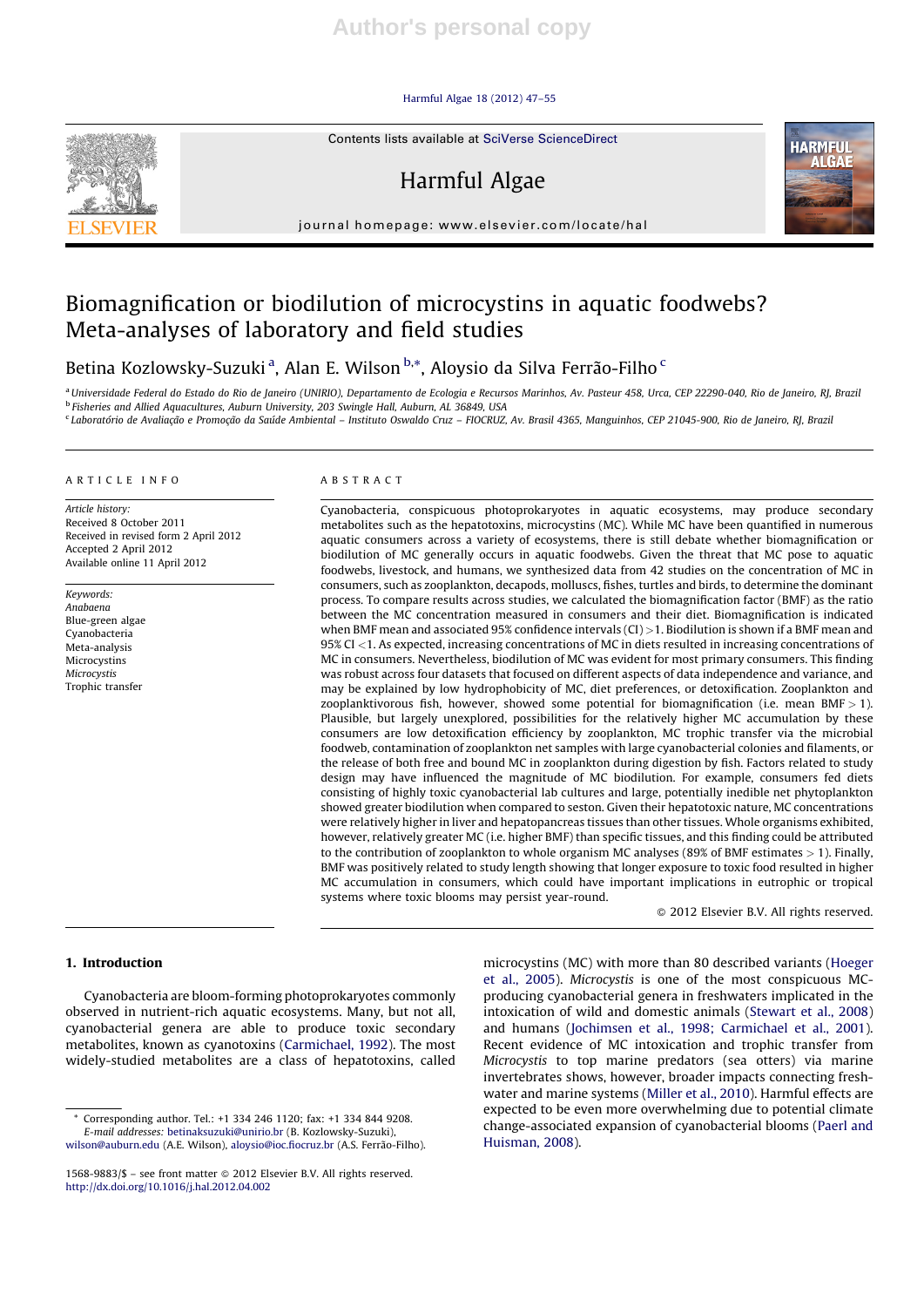# 48 B. Kozlowsky-Suzuki et al. / Harmful Algae 18 (2012) 47–55

Besides being able to produce toxins, cyanobacteria may be poor food for consumers due to their low digestibility (Kamjunke et al., 2002), inadequate morphology (Wilson et al., 2006) and/or biochemical composition (von Elert et al., 2003). Nevertheless, cyanobacteria in general and MC-producing genera in particular, are ingested by aquatic consumers (Lirås et al., 1998; Mohamed et al., 2003; Panosso et al., 2003; Dionisio Pires et al., 2004; Ou et al., 2005). Thus, MC may enter aquatic consumers by direct ingestion of toxin-containing phytoplankton cells or indirectly via foodweb-mediated intake of toxin-containing food. In Daphnia, damage of the midgut epithelium with the formation of intercellular spaces following ingestion of Microcystis cells containing MC or other metabolites was closely associated with a fast uptake of MC in the blood suggesting that this is the pathway by which the toxin enters and gains access to the entire body (Rohrlack et al., 2005). Consumer uptake of MC directly from the dissolved pool and bioconcentration are also possible and significant at times (e.g. Miller et al., 2010). However, as endotoxins, the concentration of dissolved MC in the environment is usually low except during bloom senescence and lysis. Nevertheless, soon after being released into the environment MC may undergo microbial degradation and photolysis or absorb to natural sediments (Zurawell et al., 2005). In addition, these molecules are large and of relatively low hydrophobicity, especially MC-LR (Ward and Codd, 1999) at pH ranges commonly observed during cyanobacterial blooms (De Maagd et al., 1999). Thus, bioconcentration of MC direct from water into biota is expected to be limited turning consumption of toxin-containing particulate matter a more relevant route (De Maagd et al., 1999).

Provided that concentrations of MC in diets are sub-lethal, the extent of accumulation in consumers will depend on a variety of factors intrinsic to the food and consumer, such as the MC profile and concentration in the diet, ingestion and assimilation rates, and consumer detoxification capabilities and physiological state (e.g. Yokoyama and Park, 2002; Adamovský et al., 2007; Deblois et al., 2011). Environmental conditions, such as temperature, availability of alternative food, and length of exposure (e.g. Yokoyama and Park, 2003; Soares et al., 2004; Deblois et al., 2011) may also modulate MC concentrations and effects. Despite the fact that MC have been broadly measured in a variety of aquatic consumers across systems (e.g. Eriksson et al., 1989; Watanabe et al., 1992; Zurawell et al., 1999; Babcock-Jackson, 2000; Vasconcelos et al., 2001; Krienitz et al., 2003; Mohamed et al., 2003; Xie et al., 2004; Ibelings et al., 2005; Nasri et al., 2008) and that MC could pose a potential health risk for human consumers (Ibelings and Chorus, 2007), there is still debate whether MC biomagnification or biodilution is the prevailing process in aquatic foodwebs (Ibelings et al., 2005; Xie et al., 2005; Chen et al., 2009; Zhang et al., 2009).

Meta-analysis represents a powerful tool for synthesizing the findings of related, independent studies, especially when contrasting reports exist (Osenberg et al., 1999). Using meta-analysis, we present the first quantitative synthesis confirming MC biodilution as the dominant process in aquatic foodwebs and show that the magnitude of biodilution varies across consumers and can be influenced by study design.

# 2. Materials and methods

To determine whether biomagnification or biodilution of MC is the dominant process in aquatic foodwebs, we synthesized data from the available literature documenting MC concentrations in aquatic consumers. Studies included in our analysis were obtained using indexed databases (e.g. ISI Web of Science, ScienceDirect, Medline, Google Scholar, etc.), non-indexed databases (e.g. Ph.D. thesis, M.Sc. dissertations and non-indexed articles), and the reference lists of collected papers.

To compare results collected in 42 studies (see Appendix B, Table 1), we calculated the biomagnification factor (BMF), which is the ratio between the MC concentration measured in aquatic consumers and their diet (sensu Gray, 2002). Only studies that provided simultaneous MC measurements on consumers and their diet expressed on a mass per unit basis, or from which such data could be directly calculated, were included in the analyses. Original concentrations were used to calculate BMF, but in some cases biomass conversions from wet weight to dry weight were applied (factor of 5 or 10 for fish muscle and other tissues and consumers, respectively, according to Xie et al., 2005; Ibelings and Havens, 2008). Studies employing dissolved toxins or aqueous cyanobacterial extracts were not included in the analysis. The diet of carnivorous fish was determined according to available information within the papers or data available in Xie et al. (2005) and in Copp et al. (2009), and the MC concentration in their food (i.e. other fish and/or invertebrates other than zooplankton) was estimated as the average concentration of all available tissues. For experimental studies dealing with MC accumulation and depuration periods, only accumulation data (i.e. exposure to toxic diet) were included. Some studies (Williams et al., 1997; Gkelis et al., 2006; Mohamed and Hussein, 2006; Nasri et al., 2008) provided toxin measurements for the same tissue using multiple analytical methods (i.e. ELISA, protein phosphatase assays, Limieux oxidation gas chromatography–mass spectrometry analysis). In those cases, we used the averaged BMF for analyses. Data in figures were extracted with xyExtract Graph Digitizer v4.1 (2008).

BMF was calculated for each of the following groups of aquatic consumers: zooplankton (jellyfish and other zooplankton), decapods, bivalves, gastropods, phytoplanktivorous, zooplanktivorous, omnivorous and carnivorous fishes, turtles, and birds. We also used additional information provided in each study to separate the data into the following categories: study type (field or lab), phytoplankton diet type (seston, net, or lab culture), and tissue type (liver including hepatopancreas, non-liver, or whole organism). Seston refers to non-concentrated samples of lake water filtered through glass-fibre filters. In some cases, sestonic MC concentrations expressed in biomass were obtained by dividing the volumetric concentration of intracellular MC (i.e.  $\mu$ g L<sup>-1</sup>) by the concentration of suspended solids (i.e.  $g L^{-1}$ ). As these systems were dominated by cyanobacterial blooms, we expect low contribution of inorganic matter to the total suspended matter. Otherwise, high inorganic contribution could affect BMF estimates by leading to low estimates of particulate MC and artificially elevated BMF estimates. Net phytoplankton refers to phytoplankton samples concentrated through phytoplankton nets and also incorporates samples taken from accumulated scums of cyanobacteria.

BMF means and associated 95% confidence intervals (CI) were estimated for all groups to determine whether biomagnification or biodilution occurred. Biomagnification was shown when BMF mean and 95% CI were >1. Biodilution was indicated when a BMF mean and 95% CI were <1.

Given data independence constraints, we used four datasets that focused on different aspects of the complete dataset which included 42 studies comprising 790 observations. The overall dataset included all available data regardless if the data were independent or dependent (e.g. when multiple BMFs were calculated from different tissues of the same consumer). Clearly, multiple BMFs calculated for the same individual consumer are not independent (e.g. the concentration of MC in liver and non-liver tissues was strongly correlated, Fig. 1). Thus, we created other datasets in which all independent data were included with either averaged BMF (AVE BMF) or maximum BMF (MAX BMF) dependent data. Both datasets comprised 492 observations. The fourth dataset comprised only independent data with 334 observations from 28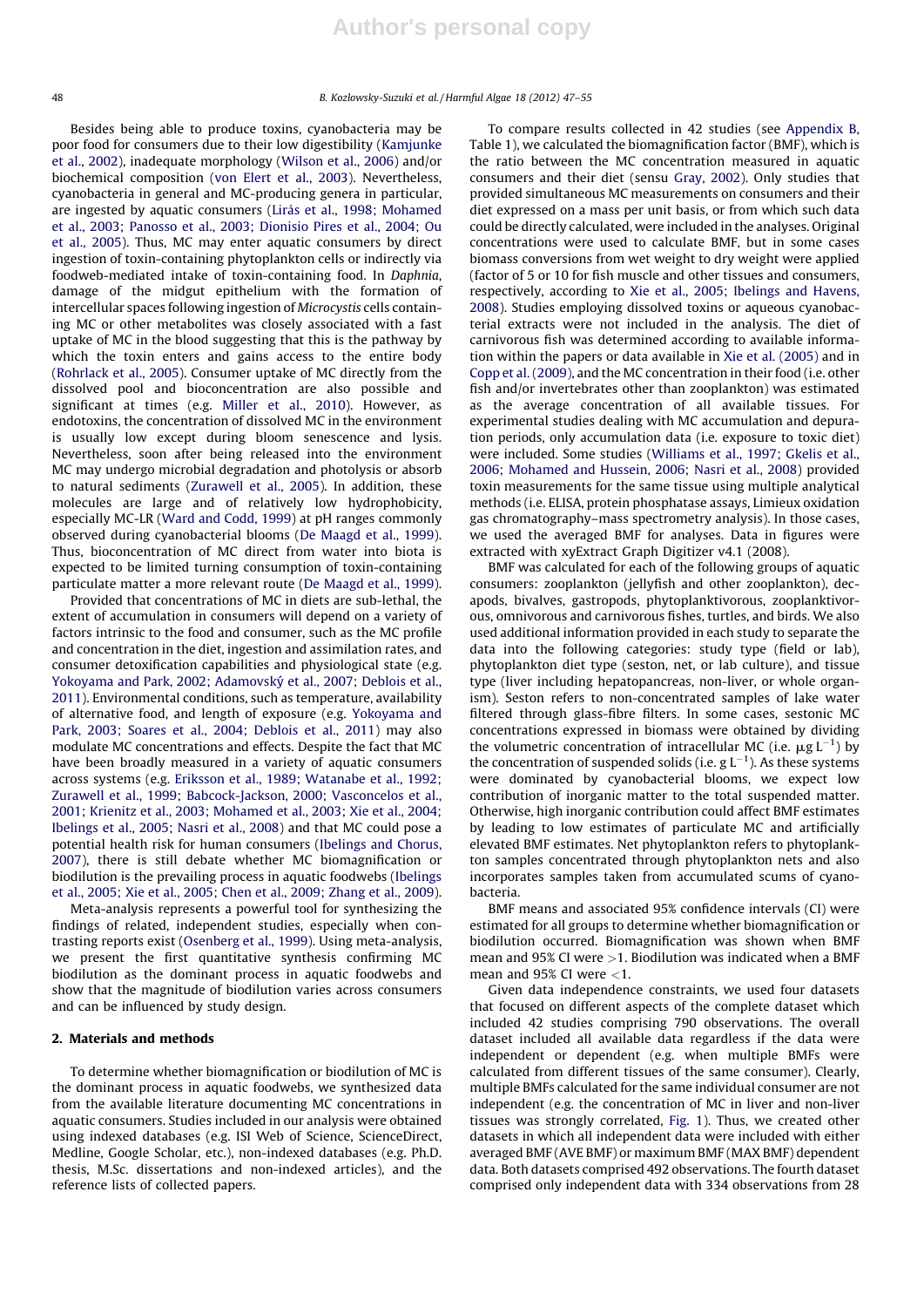B. Kozlowsky-Suzuki et al. / Harmful Algae 18 (2012) 47–55 49



Fig. 1. Relationship between natural log transformed microcystin concentrations in liver and non-liver tissues from aquatic consumers.

studies. Few studies provided error estimates for MC concentrations in consumers and diets. Thus, we were not able to conduct weighted meta-analyses.

Entire datasets were used for comparisons between study types, whereas reduced datasets (i.e. excluding datapoints of jellyfish, zooplanktivorous and carnivorous fishes that do not directly consume phytoplankton) were used to compare BMF among phytoplankton diet types. Carnivorous fishes that was either directly exposed to toxic cyanobacteria as single food or observed to have ingested cyanobacterial bloom material (Babcock-Jackson, 2000; Cazenave et al., 2005) were considered as omnivorous. Comparisons among tissue types were done using only the complete and independent datasets.

Natural log transformations of BMF (analogous to the response ratio, Hedges et al., 1999) and of the concentrations of MC in food and in consumer tissues were carried out to normalize the data prior to statistical analyses. Analysis of variance (ANOVA) was used to test for differences in BMF means among categories, followed by Tukey's HSD (honestly significant difference) test whenever a significant difference was observed using ANOVA. The relationship between the concentration of MC in liver and non-liver tissues from the same organism, between the concentration of MC in consumers and their diets, and between BMF and the length of experimental exposure to toxic food were evaluated using linear regression. Datasets using BMF differ from datasets using consumer MC concentrations because the latter considered each individual toxin concentration of a tissue sample measured with more than one analytical method, whereas the former considered an averaged BMF of those dependent samples.

# 3. Results

In general, biodilution of MC was common and consistent when comparing results across the four datasets (BMF and 95% CI < 1, Table 1 and Fig. 2). When evaluating consumer group-specific effects, all showed clear biodilution except for zooplankton (Table 1 and Fig. 2). Biodilution varied among the main consumer groups ( $p < 0.0001$ , Table 1 and Fig. 2). Birds were generally the most effective diluters of MC whereas zooplankton showed potential for MC biomagnification. Although there were some minor statistical differences (Table 1), the BMF trends were consistent across all four datasets.

Within zooplankton, predatory jellyfish incorporated more MC  $(p = 0.042)$  than other filter- or raptorial feeding zooplankton (Table 1 and Fig. 3). With the exception of independent data,



Fig. 2. BMF means and 95% confidence intervals for the complete dataset of all aquatic consumers, and main groups of aquatic consumers (zooplankton, decapods, molluscs, fish, turtles and birds). Sample sizes appear above means, and letters indicate significant differences detected by Tukey's test.

biodilution strength also varied within fish guilds ( $p < 0.0001$ ) with zooplanktivorous fish retaining more MC relative to their diet (Table 1 and Fig. 3), although there was significant variation in these observations. Omnivorous fishes tended to show the greatest biodilution followed by phytoplanktivorous and carnivorous fishes (Table 1). This trend in biodilution magnitude remained the same even when we included carnivorous fishes that directly consumed toxic cyanobacteria (entered as omnivorous) into carnivorous data and removed these data from omnivorous (Table 1). With the complete dataset, mean BMF also differed  $(p < 0.01)$  within molluscs with gastropods showing greater MC biodilution than bivalves (Table 1 and Fig. 3).



Fig. 3. BMF means and 95% confidence intervals for the complete dataset of consumers within zooplankton, molluscs and fishes. Sample sizes appear above means, and letters indicate significant differences detected by Tukey's test.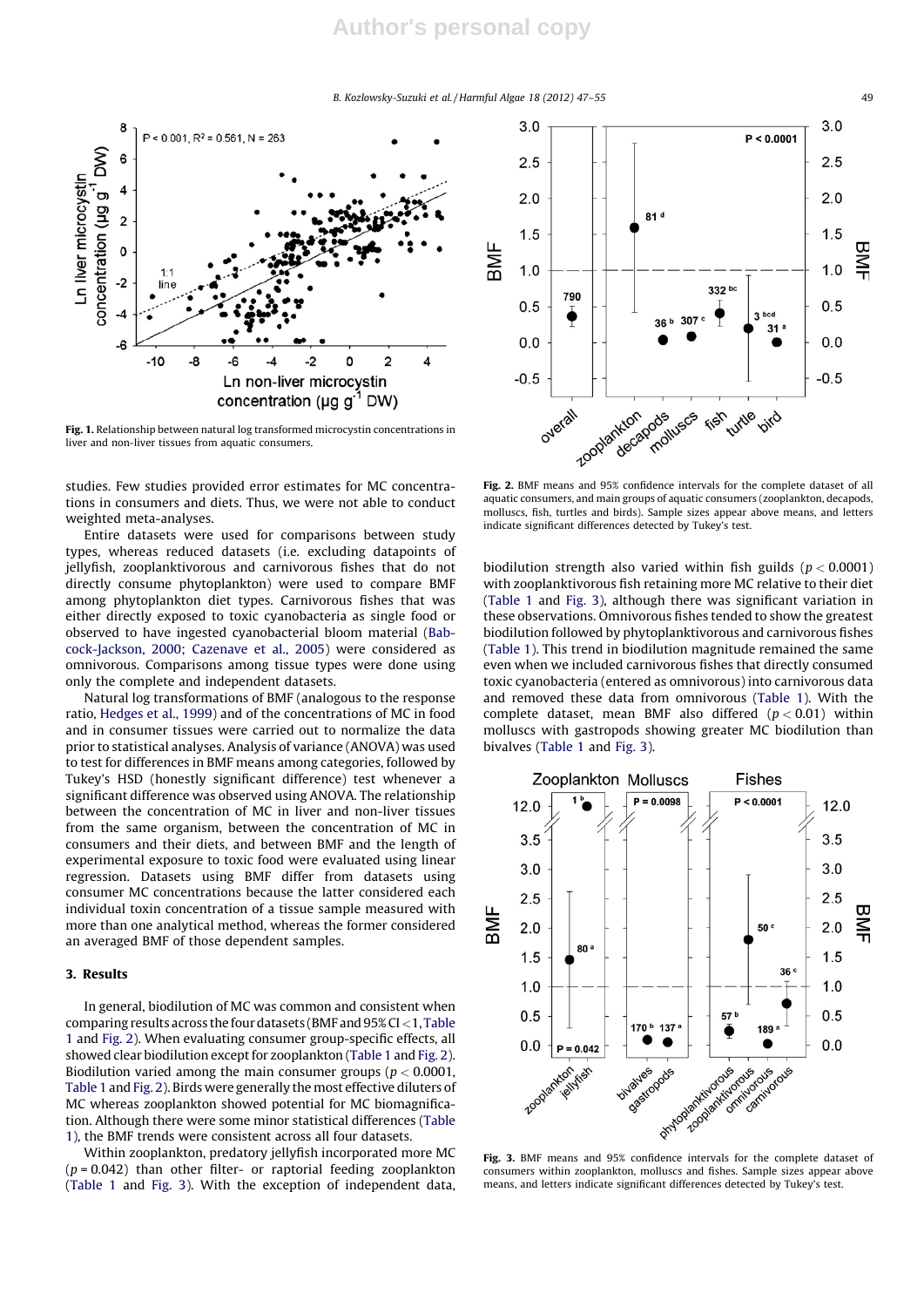$\overline{1}$ Table 1<br>Results of the meta-analysis comparing BMF means of different groups of aquatic consumers with the different datasets. AVE BMF: independent BMF data combined with averaged BMF of dependent data; MAX BMF: independen Results of the meta-analysis comparing BMF means of different groups of aquatic consumers with the different datasets. AVE BMF: independent BMF data combined with averaged BMF of dependent data; MAX BMF: independent BMF data combined with maximum BMF of dependent data; n: number of cases; 95% CI: 95% confidence intervals. Different letters indicate significant differences among means with the Tukey's test.

| Group/comparisons Complete dataset                                                        |     |                      |                    |                 |         | Indep | endent dataset                              |                   |                                      |         |                | AVE BMF dataset               |                  |                            |         |     | MAX BMF dataset     |                  |                                                |         |
|-------------------------------------------------------------------------------------------|-----|----------------------|--------------------|-----------------|---------|-------|---------------------------------------------|-------------------|--------------------------------------|---------|----------------|-------------------------------|------------------|----------------------------|---------|-----|---------------------|------------------|------------------------------------------------|---------|
|                                                                                           |     | Mean                 | $95\%$ Cl<br>Lower | Upper<br>95% CI | p-Value |       | Mean                                        | Lower<br>95% CI   | Upper<br>95% CI                      | p-Value |                | Mean                          | 95% CI<br>Lower  | Upper<br>95% CI            | p-Value |     | Mean                | 95% CI<br>Lower  | Upper<br>95% CI                                | p-Value |
| Overall                                                                                   | 56  | 0.3671               | 0.2229             | 0.5112          |         | 334   | 0.5662                                      | 0.2431            |                                      |         | 492            | 0.4725                        | 0.2497           | 0.6952                     |         | 492 | 0.5435              |                  |                                                |         |
| Zooplankton                                                                               |     | 1.5909c              | 0.4164             | 2.7654          | 0.0000  | ္တ    | 1.5909c                                     |                   | 0.8893<br>2.7654<br>0.2228<br>0.1640 | 0.0000  | ವ              | 1.5909c                       | 0.4164           |                            | 0.0000  | ∞   | 1.5909c             | 0.3141<br>0.4164 | 0.7728<br>2.7654<br>0.1347<br>0.1497           | 0.0000  |
| Decapods                                                                                  |     | 0353b                | 0.0260             | 0.0966          |         |       | 0.0788a                                     | 0.4164<br>-0.0651 |                                      |         |                |                               | $-0.0373$        |                            |         |     | 0.0487a             | $-0.0372$        |                                                |         |
| Molluscs                                                                                  |     | 0.0822c              | 0.0522             | 0.1123          |         | 196   | 0.1180ab                                    | 0.0720            |                                      |         | 24             | 0.0487a<br>0.1057b            | 0.0652           | 2.7654<br>0.1346<br>0.1462 |         |     |                     | 0.0684           |                                                |         |
| Fish                                                                                      | 332 | 0.4037bc             | 0.2232             | 0.5842          |         |       | 0.8967b                                     | $-0.3456$         | 2.1389                               |         | $\frac{50}{2}$ | 0.5230b                       | 0.1768           | 0.8693                     |         | 50  | 0.1091b<br>0.7451b  | 0.3563           | 1.1338                                         |         |
| Turtle                                                                                    |     | 0.1925abc            | 0.5406             | 0.9256          |         |       |                                             |                   |                                      |         |                | 0.1925ab                      |                  |                            |         |     | 1.0650ab            |                  |                                                |         |
| Bird                                                                                      |     | 0.0001 a             | 0.0000             | 0.0003          |         |       | 0.0016abc                                   | 0.0016            |                                      |         |                | 0.0003a                       | $-0.0001$        |                            |         |     | 0.0004a             | $-0.0001$        | 0.0008                                         |         |
| Zooplankton                                                                               |     | 1.4607a              | 0.3004             | 2.6209          | 0.0420  | 80    | 1.4607a                                     | 0.3004            | 0.0016<br>2.6209                     | 0.0420  |                |                               | 0.3004           | 0.0006<br>2.6209           | 0.0420  |     |                     | 0.3004           | 2.6209                                         | 0.0420  |
| Jellyfish                                                                                 |     | 12.0109 <sub>b</sub> |                    |                 |         |       | 12.0109b                                    |                   |                                      |         |                | 1.4607a<br>12.0109b<br>0.1534 |                  |                            |         |     | 1.4607a<br>12.0109b |                  |                                                |         |
| <b>Bivalves</b>                                                                           |     | 0.0993b              | 0.0480             | 0.1506          | 0.0098  | 56    | 0.1736                                      |                   |                                      | 0.9243  |                |                               |                  |                            | 0.9665  |     | 0.1553              |                  |                                                | 0.7272  |
| Gastropods                                                                                |     | 0.0610a              | 0.0386             | 0.0834          |         | ē     | 0.0656                                      | 0.0840<br>0.0375  | 0.2632<br>0.0937                     |         |                | 0.0613                        | 0.0740<br>0.0365 | 0.2327                     |         |     | 0.0660              | 0.0760           |                                                |         |
| Phytoplanktivorous                                                                        |     | 0.2405b              | 0.1195             | 0.3615          | 0.0000  |       | 0.0100                                      |                   |                                      | 0.6496  |                | $.1863$ at                    | 0.0490           |                            | 0.0000  |     | 0.4446ab            | 0.1369           | 0.2345<br>0.0922<br>0.7523<br>3.7419<br>0.0917 | 0.0000  |
| Zooplanktivorous                                                                          |     | 1.7972c              | 0.6929             | 2.9015          |         | 24    | 1.3438                                      | 0.7634            |                                      |         |                | .6502 <sub>b</sub>            | 0.2899           | 0.3237<br>8.0104<br>0.0420 |         |     | 2.2733b             | 1.8047<br>1.0267 |                                                |         |
| Omnivorous                                                                                | 189 | 0.0260a              | 0.0127             | 0.0394          |         | ∞     | 0.0618                                      | 0.0257            | 3.4511<br>0.0978                     |         |                | 0276a                         | 0.0132           |                            |         |     | 0.0592a             |                  |                                                |         |
| Carnivorous                                                                               |     | 1.7094               | 0.3321             | 1.0868          |         | r     | 1.4443                                      | 0.2095            | 1,0980                               |         |                | 0.6206c                       | 0.1468           | 1.0945                     |         |     | 0.7766b             | 0.1102           | 1.4431                                         |         |
| Phytoplanktivorous                                                                        |     | 0.2405b              | 0.1195             | 0.3615          | 0.0000  |       |                                             |                   |                                      |         |                |                               |                  |                            |         |     |                     |                  |                                                |         |
| Zooplanktivorous                                                                          |     | .7972c               | 0.6929             | 2.9015          |         |       |                                             |                   |                                      |         |                |                               |                  |                            |         |     |                     |                  |                                                |         |
| Omnivorous <sup>a</sup>                                                                   |     | 0.0276a              | 0.0129             | 0.0423          |         |       |                                             |                   |                                      |         |                |                               |                  |                            |         |     |                     |                  |                                                |         |
| Carnivorous <sup>a</sup>                                                                  | 54  | 0.4766bc             | 0.2131             | 0.7401          |         |       |                                             |                   |                                      |         |                |                               |                  |                            |         |     |                     |                  |                                                |         |
| $\frac{1}{2}$ emoving carnivorous fish that fed on toxic cyanohacteria from omnivorous as |     |                      |                    |                 |         |       | ad including the same data into carnivorous |                   |                                      |         |                |                               |                  |                            |         |     |                     |                  |                                                |         |

Removing carnivorous fish that fed on toxic cyanobacteria from omnivorous and including the same data into carnivorous. 5  $\frac{5}{10}$ 

# Table 2<br>Results of the

 $\frac{1}{2}$  aring BMF means of study algae or tissue type with the different datasets. See Table 1 for further explanation Results of the meta-analysis comparing BMF means of study, algae or tissue type with the different datasets. See Table 1 for further explanation. analysis meta-

| Comparisons                                                                                               |     | Complete dataset                                                        |                                                           |                            |         |                | Independent dataset                                                     |                                                             |                            |         |                  | AVE BMF dataset                                         |                            |                            |         |     | MAX BMF dataset                                          |                            |                            |         |
|-----------------------------------------------------------------------------------------------------------|-----|-------------------------------------------------------------------------|-----------------------------------------------------------|----------------------------|---------|----------------|-------------------------------------------------------------------------|-------------------------------------------------------------|----------------------------|---------|------------------|---------------------------------------------------------|----------------------------|----------------------------|---------|-----|----------------------------------------------------------|----------------------------|----------------------------|---------|
|                                                                                                           |     | Mean                                                                    | Lower<br>95% CI                                           | Upper<br>95% CI            | p-Value |                | Mean                                                                    | 95% CI<br>Lower                                             | Upper<br>95% CI            | p-Value |                  | Mean                                                    | Lower<br>95% CI            | Upper<br>95% CI            | p-Value |     | Mean                                                     | Lower<br>95% CI            | Upper<br>95% CI            | p-Value |
| Study type<br>Field<br>Lab<br>Algae type<br>Culture<br>Culture<br>Note<br>Seston<br>Seston<br>Tissue type |     |                                                                         |                                                           |                            |         |                |                                                                         |                                                             |                            |         |                  |                                                         |                            |                            |         |     |                                                          |                            |                            |         |
|                                                                                                           | 606 |                                                                         |                                                           |                            | 0.2718  | 279<br>55      | $0.6647^b$<br>$0.0665^a$                                                |                                                             |                            | 0.0000  | 385<br>107       |                                                         |                            |                            | 0.0891  | 385 |                                                          |                            |                            | 0.2014  |
|                                                                                                           | 184 | 0.3771<br>0.3342                                                        | 0.1956<br>0.1713                                          | 0.5585<br>0.4971           |         |                |                                                                         | 0.2787<br>0.0287                                            | 1.0508<br>0.1043           |         |                  | 0.5286<br>0.2705                                        | 0.2465<br>0.1315           | 0.8107<br>0.4095           |         | 107 | 0.5502<br>0.5193                                         | 0.2667<br>0.2448           | 0.8337<br>0.7937           |         |
|                                                                                                           |     |                                                                         |                                                           |                            |         |                |                                                                         |                                                             |                            |         |                  |                                                         |                            |                            |         |     |                                                          |                            |                            |         |
|                                                                                                           |     |                                                                         |                                                           |                            | 0.0000  |                |                                                                         |                                                             |                            | 0.0000  |                  |                                                         |                            |                            | 0.0002  | 73  |                                                          |                            |                            | 0.0007  |
|                                                                                                           | 450 |                                                                         |                                                           | 0.0267<br>0.2009<br>1.1990 |         | $119$<br>$132$ | $0.0253$ <sup>a</sup><br>$0.3955$ <sup>b</sup><br>$0.7075$ <sup>c</sup> | 0.0147<br>0.1972<br>0.0153                                  | 0.0358<br>0.5938<br>1.3997 |         | 73<br>221<br>141 | $0.0217a$<br>0.2347 <sup>a</sup><br>0.6678 <sup>b</sup> | 0.0138<br>0.1253<br>0.0198 | 0.0295<br>0.3440<br>1.3158 |         | 221 | $0.0256a$<br>0.2709 <sup>ab</sup><br>0.6722 <sup>b</sup> | 0.0166<br>0.1589<br>0.0243 | 0.0345<br>0.3828<br>1.3201 |         |
|                                                                                                           | 156 | $0.0196$ <sup>a</sup><br>$0.1444$ <sup>a</sup><br>$0.6134$ <sup>b</sup> | 0.0126<br>0.0879<br>0.0278                                |                            |         |                |                                                                         |                                                             |                            |         |                  |                                                         |                            |                            |         |     |                                                          |                            |                            |         |
|                                                                                                           |     |                                                                         |                                                           |                            |         |                |                                                                         |                                                             |                            |         |                  |                                                         |                            |                            |         |     |                                                          |                            |                            |         |
|                                                                                                           | 184 |                                                                         |                                                           |                            | 0.0000  | 184            |                                                                         |                                                             |                            | 0.0000  |                  |                                                         |                            |                            |         |     |                                                          |                            |                            |         |
| Non-liver                                                                                                 | 328 | 0.7750 <sup>c</sup><br>0.1212 <sup>a</sup><br>0.4108 <sup>b</sup>       | $\begin{array}{c} 0.2526 \\ 0.0701 \\ 0.1881 \end{array}$ | 1.2975<br>0.1722<br>0.6335 |         | $15$<br>131    | $\begin{array}{c} 0.7750^c \\ 0.1851^a \\ 0.3338^b \end{array}$         | $\begin{array}{c} 0.2526 \\ -0.1043 \\ -0.0428 \end{array}$ | 1.2975<br>0.4746<br>0.7104 |         |                  |                                                         |                            |                            |         |     |                                                          |                            |                            |         |
| Liver                                                                                                     | 262 |                                                                         |                                                           |                            |         |                |                                                                         |                                                             |                            |         |                  |                                                         |                            |                            |         |     |                                                          |                            |                            |         |
|                                                                                                           |     |                                                                         |                                                           |                            |         |                |                                                                         |                                                             |                            |         |                  |                                                         |                            |                            |         |     |                                                          |                            |                            |         |

50 B. Kozlowsky-Suzuki et al. / Harmful Algae 18 (2012) 47–55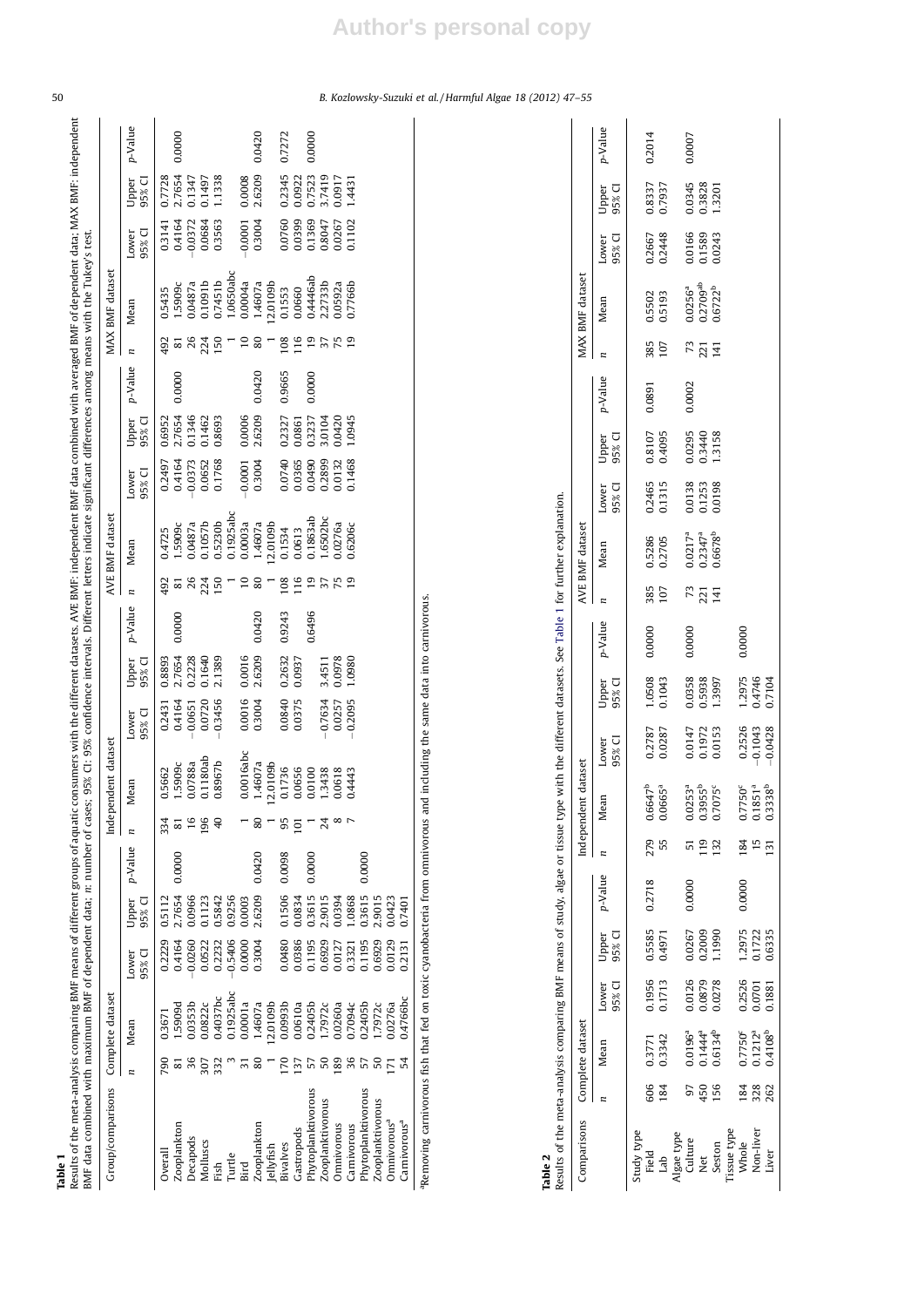B. Kozlowsky-Suzuki et al. / Harmful Algae 18 (2012) 47-55 51

 $1.5$ 

 $1.0$ 

 $0.5$ 

 $0.0$ 

**Tissue** 

type

 $P < 0.0001$ 

184 c

328

Finder tissues

unde or tive in

262 b



Study Phytoplankton

type

 $P < 0.0001$ 

 $156<sup>t</sup>$ 

450<sup>a</sup>

seston **Tex** 

**Q7** 

Culture

type

 $P = 0.2718$ 

606

FIRID 180

184

 $1.5$ 

 $1.0$ 

 $0.5$ 

 $0.0$ 

BMF

Biodilution of MC was also evident for the other categories examined, with the exception of seston as food and measurements in whole organisms (Table 2 and Fig. 4). Nevertheless, mean BMF for all categories was  $<$ 1 (Fig. 4). Factors related to study design were shown to influence the magnitude of biodilution. In general, diets consisting of cyanobacterial cultures and net phytoplankton resulted in greater biodilution when compared to seston (Table 2 and Fig. 4). Also, whole organisms exhibited greater BMF than specific tissues (Table 2 and Fig. 4) and, as expected, MC concentrations were greater in liver than in non-liver tissues (Table 2 and Figs. 1 and 4). Field and lab studies yielded, however, similar mean BMF (Table 2 and Fig. 4) except when we analysed only independent data. In that case, field data yielded significantly higher BMF ( $p < 0.0001$ ).



Fig. 5. Relationship between natural log transformed microcystins concentrations in diets and consumers sorted by study type.



Fig. 6. Relationship between study length and natural log transformed BMF for the complete dataset. The results of the regression analysis using the other datasets were as follows. Independent data:  $p = 0.021$ ,  $R^2 = 0.087$ ,  $n = 61$ ; AVE BMF:  $p = 0.085$ ,  $R^2 = 0.026$ ,  $n = 117$ ; and MAX BMF:  $p = 0.018$ ,  $R^2 = 0.048$ ,  $n = 117$ .

We also examined the relationship between the MC concentrations in the diet and in consumers, as well as between BMF and the length of exposure to diets containing MC, and found that higher MC concentrations in diets resulted in higher MC concentrations in consumers (Fig. 5) and that BMF was marginally related to exposure length ( $p = 0.079$ , Fig. 6).

# 4. Discussion

Our study is the first quantitative synthesis to indicate that MC biodilution is the dominant process in aquatic foodwebs and confirms a qualitative assessment based on the accumulation of cyanobacterial toxins by several groups of aquatic consumers (Ibelings and Havens, 2008). We have further shown that the magnitude of biodilution varies across consumers, with zooplankton and zooplanktivorous fishes showing some potential for biomagnification. Study design and sampling technique may also influence the magnitude and our perception of biodilution.

Despite the large apparent literature of potential studies to include in our analyses ( $n = 76$  studies), only 42 studies were included as they provided toxin concentrations on a per biomass basis to facilitate comparisons between consumers and diets. However, as the water content varies among aquatic biota it is recommended that studies express toxin concentrations per unit dry mass (Wilson et al., 2008). Thus, normalizing toxin concentrations on a per dry mass basis will not only allow direct comparisons across studies with different cyanobacterial biomass, but also among trophic levels (Tillmanns et al., 2007; Wilson et al., 2008).

As expected, fish (21 studies) and molluscs (17 studies) were the most studied consumers and were represented by many species that humans consume (Ibelings and Chorus, 2007). Surprisingly, only 7 studies provided MC concentrations per biomass of zooplankton and their cyanobacterial diets despite a vast literature describing interactions between cyanobacteria and zooplankton (reviewed by Wilson et al., 2006). While most of the available literature presented field-collected MC-burdens in different groups and trophic levels of zooplankton, only a single study (Thostrup and Christoffersen, 1999) collected these data for the cladoceran, Daphnia magna, under laboratory conditions. No experimental studies dealing with rotifers and copepods were found despite the importance of these grazers in freshwater systems. Few studies dealt with decapods (5 studies), birds (3 studies) and turtles (1 study) despite the potential risks associated with human consumption of these consumers (Ibelings and Chorus, 2007; Chen et al., 2009).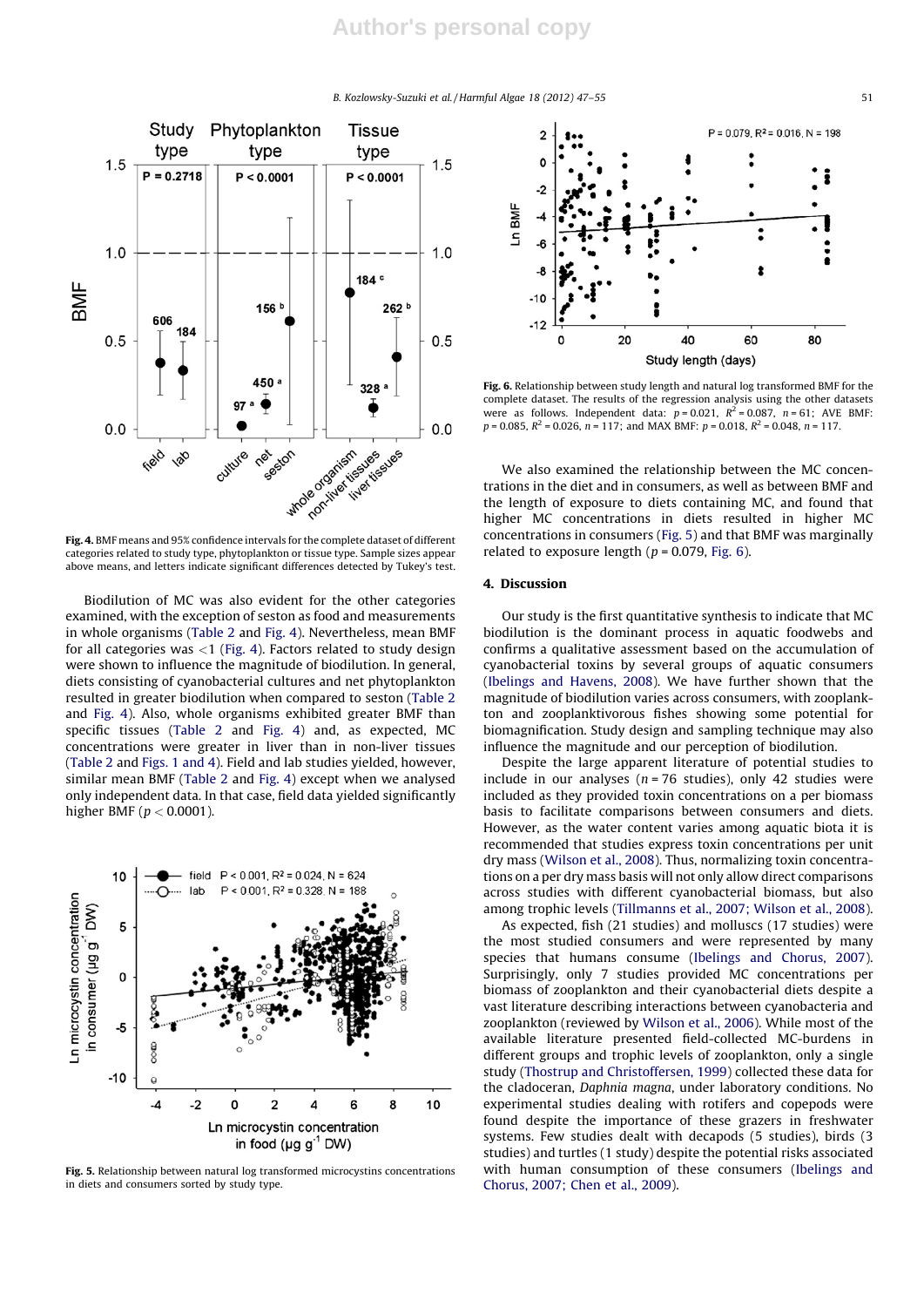Our findings were based on BMF estimates, but MC biodilution has also been detected in experimental studies documenting toxin retention in aquatic consumers following exposure to toxic diets. For instance, the snail, Lymnea stagnalis, may retain up to 61% of ingested MC-LR (Lance et al., 2006), but far lower retention of MC has also been reported. For example, only 1.3% of ingested MC accumulated in the gastropod, Potamopyrgus antipodarum, after 5 weeks of exposure to Planktothrix agardhii (Lance et al., 2008) and zebra mussels retained only 0.55% of MC-LR after ingestion of toxic Microcystis over a period of 2 weeks (Dionisio Pires et al., 2004).

Low hydrophobicity of MC-LR (Ward and Codd, 1999), the most-studied MC variant, renders this molecule more prone to excretion in comparison with other variants and could partly explain this general pattern of biodilution in aquatic foodwebs. Differences in the degree of hydrophobicity among MC variants (Ward and Codd, 1999) could, however, result in differential toxicokinetics and bioaccumulation patterns across species and systems (Vesterkvist and Meriluoto, 2003). In fact, the proportion of the different variants (i.e. the toxin profile) may differ between consumers and their food. For instance, MC-RR may selectively accumulate in bivalves and fish (Yokoyama and Park, 2002; Xie et al., 2004), while MC-LR may be undetectable in omnivorous fish exposed to cyanobacterial blooms (Xie et al., 2007).

Detoxification of MC by aquatic consumers may additionally explain biodilution in aquatic foodwebs. Detoxification is a physiological mechanism consisting of activation and conjugation phases by which a toxic or foreign compound is chemically transformed. This biotransformation usually leads to decreased toxicity of the parental compound and its elimination from the organism. Enzymatic formation of MC-LR-glutathione (GSH) conjugates via glutathione S-transferase (GST) was detected in several aquatic organisms and appears to be the first step in the detoxification of cyanobacterial toxins (Pflugmacher et al., 1998). In addition, Wang et al. (2006) detected significant mRNA expression of soluble GST in the phytoplanktivorous fish, Oreochromis niloticus, after intraperitonial injection of MC-LR. Nevertheless, consumers differ in their detoxification efficiencies (e.g. Adamovsky´ et al., 2007) with responses ranging from induction to inhibition of in vivo GST activity after exposure to cyanotoxins (Kozlowsky-Suzuki et al., 2009).

Despite the general pattern of biodilution, some aquatic consumers had mean BMF >1. Zooplanktivorous fishes had the highest mean BMF among fish, and, within zooplankton, carnivorous jellyfish accumulated more MC than primary zooplankton consumers. However, only a single measurement in jellyfish was available in the literature (Lehman et al., 2008) and the difference between zooplankton trophic levels was marginally significant. Nonetheless, our findings suggest that MC biomagnification can potentially occur in zooplankton and is probably also related to higher BMF in zooplanktivorous fish. Smith and Haney (2006) suggested that MC are better absorbed through the gastrointestinal tract of fish via a vector such as zooplankton rather than by direct consumption of toxic cyanobacteria (but see Berry et al., 2011) and could reflect utilization of both unbound and bound MC possibly released during digestion by fish. MC bind covalently with protein phosphatases (MacKintosh et al., 1995) and these complexes may comprise more than 99% of total MC (Williams et al., 1997; Nasri et al., 2008, but see Dionisio Pires et al., 2004 for a much lower percentage). However, it is still unclear whether MCprotein phosphatases complexes are digested by typical digestive enzymes (see Kankaanpää et al., 2005; Smith et al., 2010), but predicted MC-peptides resulting from digestion remain half as toxic as the parent MC-LR in in vitro assays (Smith et al., 2010) and could potentially be transferred up the foodweb.

We also found that biodilution magnitude varied across fish trophic guilds and this finding does not corroborate the qualitative assessment by Ibelings and Havens (2008) that observed no relationship between toxin concentration in fish and trophic guild. Here we detected that the biodilution magnitude decreased from omnivorous, phytoplanktivorous, and carnivorous to zooplanktivorous fishes (Fig. 3).

Despite the fact that fishes, such as cyprinids and cichlids (with omnivorous, planktivorous, and herbivorous feeding habits), have longer ilea thus larger digestive surface areas than carnivorous fishes (Fischer and Dietrich, 2000), limited absorption of MC in the omnivorous fish, Cyprinus carpio, could be explained by the neutral to slightly basic conditions of the digestive tract since an acidic environment is required for the digestion of cyanobacteria (Carbis et al., 1997). In addition, resistance to cyanobacteria and/or effective MC detoxification have been suggested for consumers that heavily ingest cyanobacteria such as phytoplanktivorous/ omnivorous fishes (e.g. Xie et al., 2004; Wang et al., 2006). Carnivores/piscivores, on the other hand, could retain MC not only from their planktivorous prey, but through consumption of large zooplankton and other invertebrates (e.g. Wilson et al., 2008; Copp et al., 2009).

Although statistically powerful, meta-analysis can be compromised by poor data selection (Hedges and Olkin, 1985). For our analyses to be exhaustive and our findings to be most general, we considered all relevant studies for our meta-analyses, despite a number of our effect size measurements originating from the same publication (e.g. Lehman et al., 2008), research group (e.g. Xie et al., 2004, 2005), and/or focal organism (e.g. C. carpio, Zhang et al., 2009). Clearly, all data were not independent. To investigate the robustness of our results, we compared results from our general analyses with results generated from analyses using three subsets of our general dataset which included only data that we deemed more independent (i.e. single tissue consumer BMF (independent), average tissue consumer BMF, or maximum tissue consumer BMF). Although there were a few instances where we found contradictions in statistical significance (p-values) across all four datasets (e.g. field vs. lab studies), we found consistent trends in effect sizes across all datasets (Tables 1 and 2). Thus, despite some differences among datasets when comparing BMFs between study types, our findings were generally robust. Field and lab studies resulted in similar biodilution except when only independent data were considered, and in this case lab studies resulted in greater MC biodilution. Accordingly, diets comprising cyanobacterial laboratory cultures only yielded greater dilution than algal bloom material collected with a phytoplankton net and seston samples when considering the independent data. Otherwise, lab cultures and net samples resulted in similar biodilution when compared to seston.

Low BMF or strong MC biodilution could result if cultures or bloom material were very toxic or too large to be ingested, thus being avoided or little consumed by grazers. Nevertheless, we found that higher MC concentrations in diets resulted in higher MC concentrations in consumers (Fig. 5), suggesting consumption of toxic food. Increasing ingestion rates on toxic food may lead to increasing consumer toxin burden (e.g. Kozlowsky-Suzuki et al., 2003; Zhao et al., 2006), thus the positive relationship between MC in diets and consumers (Fig. 5) suggest that our assumption was realistic (i.e. toxic food was consumed even in the field where consumers had the possibility to choose alternative prey). The availability of other food sources may influence MC accumulation by consumers (e.g. Soares et al., 2004; Lance et al., 2008) and could explain the lower utilization of toxic food in the field (i.e. the slope of the regression was 0.53 vs. 0.19 for lab and field data, respectively) especially at higher diet MC concentrations.

Seston samples, provided they are integrated through the entire water column (e.g. Ibelings et al., 2005; Wilson et al., 2008) and not collected at the surface especially on calm days at eutrophic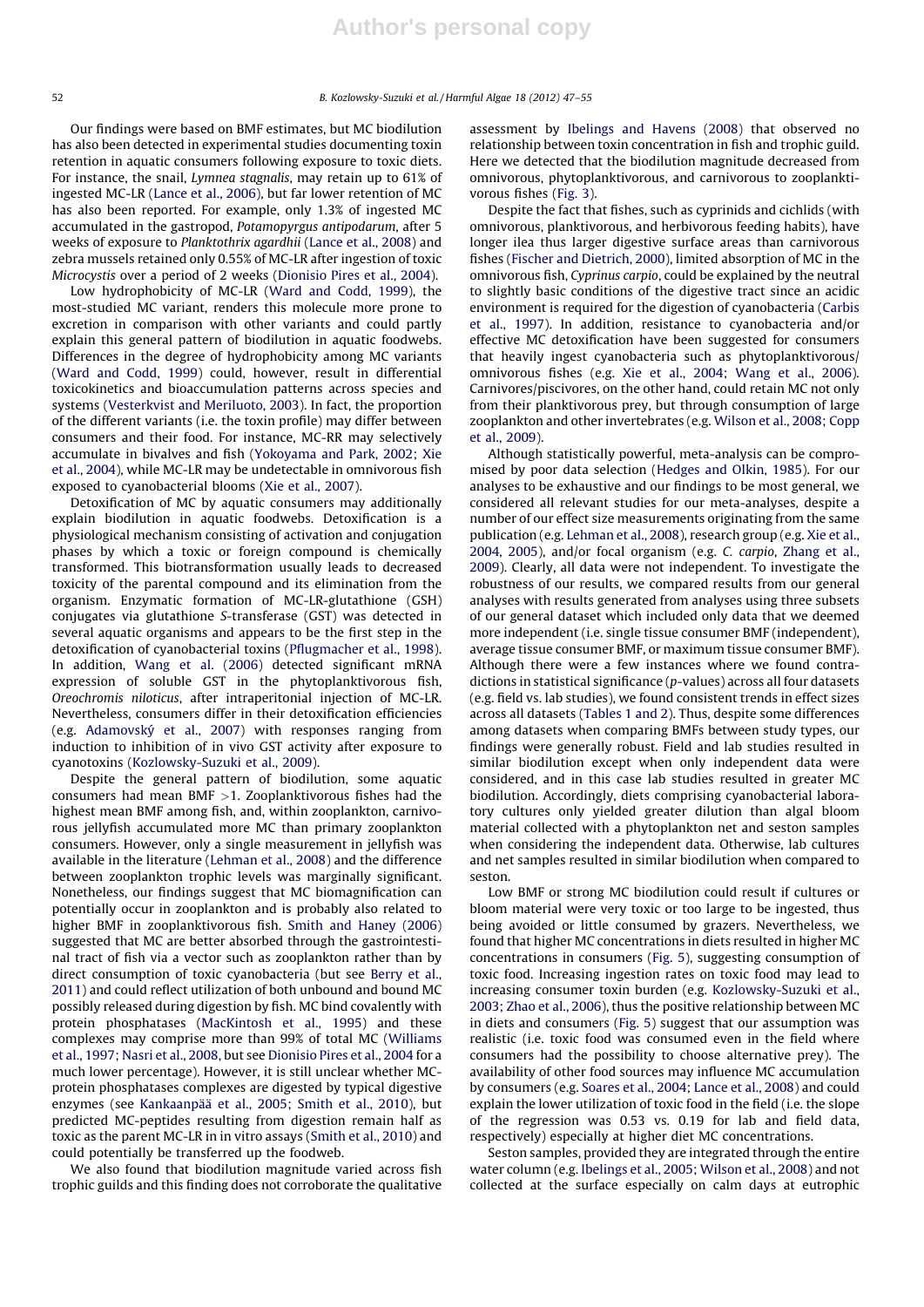waterbodies, are more representative of the natural feeding environment of many aquatic consumers, and could result in higher BMF estimates in comparison with net samples. For example, BMF estimates up to 43 were found using data from our previous work (Ferrão-Filho et al., 2002). These estimates were based on MC concentrations in zooplankton (0.3-16.4  $\mu$ g g $^{-1}$  DW) and in seston (up to 5.8  $\mu$ g g<sup>-1</sup> DW) and led to the conclusion that zooplankton accumulated MC efficiently. If the concentration of MC in net phytoplankton (300–3900  $\mu$ g MC g $^{-1}$  DW) was used instead, BMF estimates would have been much lower than 1. Thus, as the choice of sampling methods and procedures can influence toxin concentrations (Lehman et al., 2005; Tillmanns et al., 2007; Wilson et al., 2008), studies aiming to contrast toxin concentrations in consumers and food should consider the inclusion of seston toxins estimated as dry biomass within their sampling strategies.

As hepatotoxins, we expected liver tissues to provide the strongest signal towards MC biomagnification. Instead, whole organisms accumulated more MC indicating that comparisons between aquatic consumers (e.g. zooplankton vs. fish) could be valid and not necessarily give a skewed representation of biomagnification as previously suggested (Ibelings and Havens, 2008). Whole organism MC analyses were dominated by molluscs and zooplankton, but the latter contributed to 89% of BMF estimates >1. Higher accumulation efficiency by zooplankton could be attributed to low detoxification capability (e.g. Kozlowsky-Suzuki et al., 2009) or to fast uptake of MC associated with the disruption of epithelial cells of the midgut after digestion of cyanobacterial cells (Rohrlack et al., 2005). However, some contamination of zooplankton net samples with large cyanobacterial colonies or filaments cannot be ruled out despite careful clean-up and isolation procedures (e.g. Ferrão-Filho et al., 2002; Ibelings et al., 2005; Lehman et al., 2008).

Another plausible but yet largely unexplored possibility is toxin transfer to zooplankton via the microbial foodweb. Thus, besides grazing directly on cyanobacterial colonies and filaments (e.g. Koski et al., 2002; Panosso et al., 2003) and accumulating their hepatotoxins (e.g. Kozlowsky-Suzuki et al., 2003; Sopanen et al., 2009), zooplankton may accumulate toxins by preying upon components of the microbial foodweb. As microzooplankton (including dinoflagellates and ciliates) can successfully graze on toxic Microcystis (Davis and Gobler, 2011), which in turn are consumed by larger predatory zooplankton (Jürgens and Jeppesen, 2000; Zöllner et al., 2003), it is reasonable to assume that the transfer of toxins by the microbial foodweb could be considerable. In fact, nodularin, a closely-related hepatotoxin to MC, can be transferred to copepods through this pathway with an estimated contribution of up to76% of the total toxin transfer (Sopanen et al., 2009). An even larger contribution of toxin transfer through the microbial foodweb could be expected in systems dominated by toxic pico- and nanoplanktonic cyanobacteria. MC may, however, undergo degradation by bacteria and flagellates (e.g. Lam et al., 1995; Ou et al., 2005), thereby losing their toxicity (Lam et al., 1995). Thus, the role of bacteria and other components of the microbial foodweb as a sink or source of MC remains to be estimated.

We also observed that longer exposure to toxic food resulted in higher BMF. Prolonged exposure to toxic cyanobacteria may, for instance, suppress the content of GSH or inhibit the activity of glutathione reductase in fish (Adamovský et al., 2007, but see Pasková et al., 2008). Reduction of intracellular GSH as MC are transported and incorporated into the cell has also been suggested as one of a series of cascading events that take place during intoxication, which could result in decreased detoxification capability and culminate in cell apoptosis (Amado and Monserrat, 2010).

The amount of metabolites in consumers and the time required for detoxification are a result of the ingestion and detoxification rates, concentration of metabolites in the food, degree and rate of absorption and physiological state of the consumer (McLean and Duncan, 2006). Accordingly, Deblois et al. (2011) related distinct phases of accumulation of MC in tilapia (O. niloticus) with different physiological responses of the fish. At low doses, absorption takes place and a large proportion of MC in the diet accumulates in fish liver; at higher doses, accumulation in fish is a net result of accumulation and, active and effective depuration until a certain threshold after which depuration is not as effective and accumulation of MC starts to build up. From this point the relationship becomes linear and higher toxin intake results in higher concentration of MC in fish liver, ultimately leading to death by overdose.

Long-term exposure to toxic food may as well overwhelm depuration processes resulting in linear MC accumulation in fish liver (Deblois et al., 2011). However, accumulation and depuration processes are complex and even decreases in MC concentrations of fish liver may occur despite continuous exposure (e.g. Soares et al., 2004; Xie et al., 2004; Smith and Haney, 2006) reinforcing the need for toxicokinetic studies. Nevertheless, as pre-exposure to toxic cyanobacteria increases consumer resistance and fitness (Hairston et al., 1999; Gustafsson et al., 2005; Sarnelle and Wilson, 2005), continuous or prolonged exposure to toxic food leading to higher accumulation of MC could have greater implications in eutrophic or tropical systems where toxic blooms persist year-round.

# 5. Conclusions

Using meta-analyses, we show that MC biodilution is the prevailing process in aquatic foodwebs and consistent across groups of aquatic consumers with the exception of zooplankton and zooplanktivorous fish. Nevertheless, biodilution magnitude varied across consumers and is likely dependent on large differences in consumer feeding mode and physiology. Thus, studies on the toxicokinetics of different variants of MC are clearly needed as the dynamics of MC uptake and depuration/detoxification are not only species-specific but dependent on several factors, such as molecule hydrophobicity, environmental variation, behaviour, and availability of alternative food sources. Generally low MC hydrophobicity and poor trophic transfer are additional factors that may support biodilution andhinder biomagnification.Also,the choice of sampling strategy and method (i.e. seston vs. net samples) may affect BMF estimates. Future studies are also needed to determine the relative importance of the microbial foodweb as a MC sink or source to the classical foodweb, as well as the extent to which covalently-bound MC are transferred up the foodweb. Although generally negligible, the potential for bioconcentration of dissolved MC should also be considered, especially at transient periods of bloom senescence and lysis. Our analyses also highlighted some trends such as higher accumulation in secondary consumer fishes and differences among trophic guilds. Suggested next steps might be to apply a higher resolution approach (i.e. analysing the data at the family or genus level), since anatomy and life strategies (e.g. Cazenave et al., 2005) may influence accumulation of toxins. However, a larger number of observations are needed. In addition, comparisons across systems of varying trophic status or from different geographic areas would be of interest as toxin accumulation can be strongly linked to the biomass of toxin producers (e.g. Kotak et al., 1996; Zurawell et al., 1999) and to the frequency and persistency of toxic blooms. Finally, to ensure that similar studies are comparable, the standardization of methods and protocols is required since sampling techniques, sample preparation, extraction and analytical methods (e.g. Williams et al., 1997; Tillmanns et al., 2007) will influence toxin measurements in both cyanobacteria and consumers.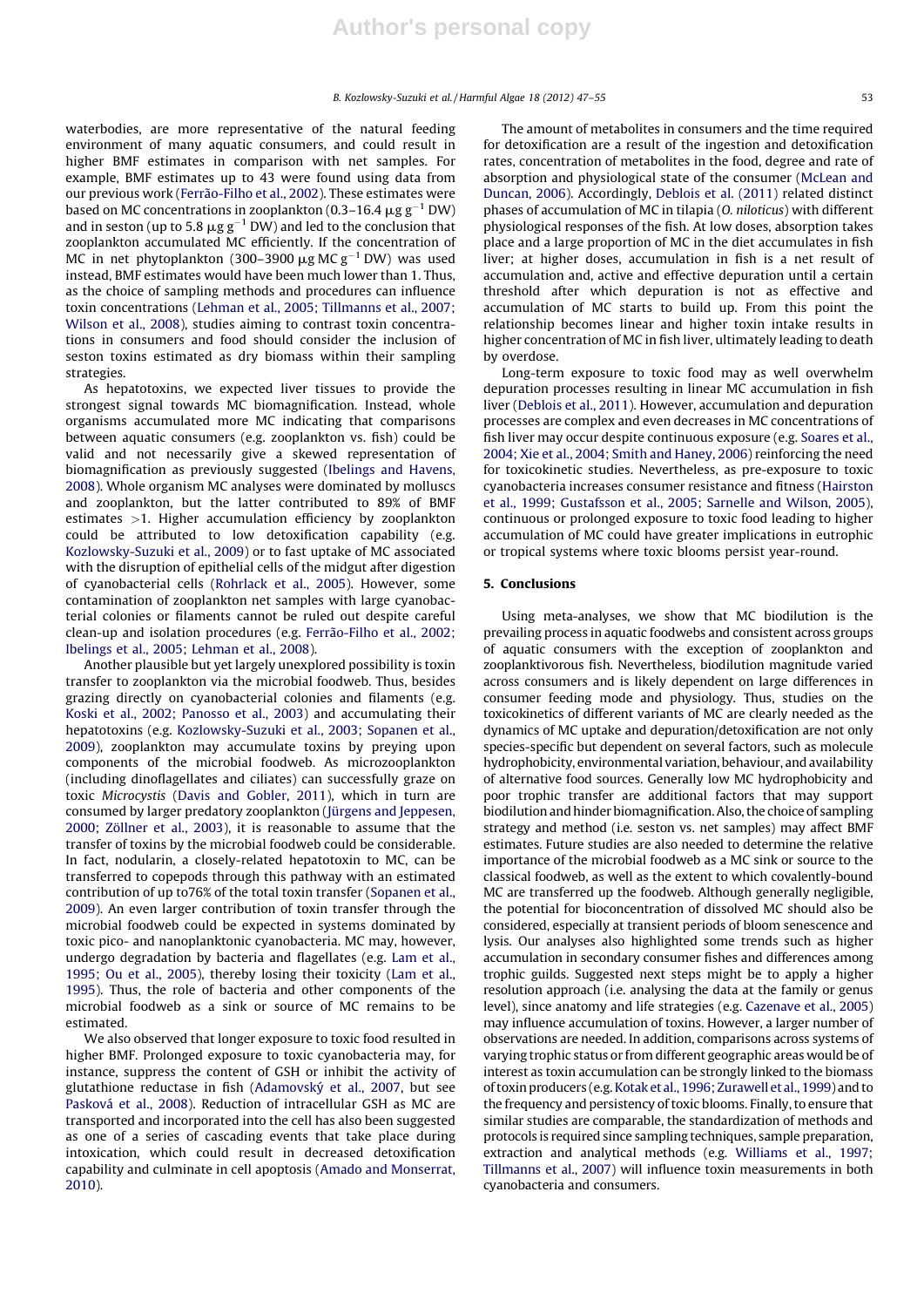54 B. Kozlowsky-Suzuki et al. / Harmful Algae 18 (2012) 47–55

# Acknowledgments

We thank those authors that kindly provided raw data or were available for clarifications regarding their data, and Patrik Dinnétz and José Luiz Attayde for discussions. We also thank two anonymous reviewers for their valuable comments and suggestions. [SS]

# Appendix A. Supplementary data

Supplementary data associated with this article can be found, in the online version, at http://dx.doi.org/10.1016/j.hal.2012.04.002.

# References

- Adamovský, O., Kopp, R., Hilscherová, K., Babica, P., Palíková, M., Pasková, V., Navrátil, S., Marsálek, B., Bláha, L., 2007. Microcystin kinetics (bioaccumulation and elimination) and biochemical responses in common carp (Cyprinus carpio) and silver carp (Hypophthalmichthys molitrix) exposed to toxic cyanobacterial blooms. Environmental Toxicology and Chemistry 26 (12), 2687–2693.
- Amado, L.L., Monserrat, J.M., 2010. Oxidative stress generation by microcystins in aquatic animals: why and how. Environment International 36 (2), 226–235.
- Babcock-Jackson, L., 2000. Toxic Microcystis in western Lake Erie: ecotoxicological relationships with three non-indigenous species increase risks to the aquatic community. PhD dissertation. The Ohio State University.
- Berry, J.P., Lee, E., Walton, K., Wilson, A., Bernal-Brooks, F., 2011. Bioaccumulation of microcystins by fish associated with a persistent cyanobacterial bloom in Lago de Patzcuaro (Michoacan, Mexico). Environmental Toxicology and Chemistry 30 (7), 1621–1628.
- Carbis, C.R., Rawlin, G.T., Grant, P., Mitchell, G.F., Anderson, J.W., McCauley, I., 1997. A study of feral carp, Cyprinus carpio L., exposed to Microcystis aeruginosa at Lake Mokoan, Australia, and possible implications for fish health. Journal of Fish Diseases 20, 81–91.
- Carmichael, W.W., 1992. Cyanobacteria secondary metabolites: the cyanotoxins.
- Journal of Applied Microbiology 72 (6), 445–459. Carmichael, W.W., Azevedo, S.M.F.O., Na, J.S., Molica, R.J.R., Jochimsen, E.M., Lau, S., Rinehart, K.I., Shaw, G.R., Eaglesham, G.K., 2001. Human fatalities from cyanobacteria: chemical and biological evidence for cyanotoxins. Environmental Health Perspectives 109, 663–668.
- Cazenave, J., Wunderlin, D.A., Bistoni, M.A., Amé, M.V., Krause, E., Pflugmacher, S., Wiegand, C., 2005. Uptake, tissue distribution and accumulation of microcystin-RR in Corydoras paleatus, Jenynsia multidentata and Odontesthes bonariensis: a field and laboratory study. Aquatic Toxicology 75 (2), 178–190.
- Chen, J., Zhang, D., Xie, P., Wang, Q., Ma, Z., 2009. Simultaneous determination of microcystin contaminations in various vertebrates (fish, turtle, duck and water bird) from a large eutrophic Chinese lake, Lake Taihu, with toxic Microcystis blooms. The Science of the Total Environment 407 (10), 3317–3322.
- Copp, G.H., Britton, J.R., Cucherousset, J., García-Berthou, E., Kiri, R., Peeler, E., Stakenas, S., 2009. Voracious invader or benign feline? A review of the environmental biology of European cafish Silurus glanis in its native and introduced ranges. Fish and Fisheries 10, 282–525.
- Davis, T.W., Gobler, C.J., 2011. Grazing by mesozooplankton and microzooplankton on toxic and non-toxic strains of Microcystis in the Transquaking river, a tributary of Chesapeake Bay. Journal of Plankton Research 33 (3), 415–430.
- De Maagd, P.G-J., Hendriks, A.J., Seinen, W., Sijm, D.T.H.M., 1999. pH-dependent hydrophobicity of the cyanobacteria toxin microcystin-LR. Water Research 33  $(3), 677 - 680.$
- Deblois, C.P., Giani, A., Bird, D.F., 2011. Experimental model of microcystin accumulation in the liver of Oreochromis niloticus exposed subchronically to a toxic bloom of Microcystis sp. Aquatic Toxicology 103 (1-2), 63–70.
- Dionisio Pires, L.M.D., Karlsson, K.M., Meriluoto, J.A.O., Kardinaal, E., Visser, P.M., Siewertsen, K., VanDonk, E., Ibelings, B.W., 2004. Assimilation and depuration of microcystin-LR by the zebra mussel, Dreissena polymorpha. Aquatic Toxicology 69 (4), 385–396.
- Eriksson, J.E., Meriluoto, J.A.O., Lindholm, T., 1989. Accumulation of a peptide toxin from the cyanobacterium Oscillatoria agardhii in the freshwater mussel Anadonta cygnea. Hydrobiologia 183, 211–216.
- Ferra˜o-Filho, A.S., Kozlowsky-Suzuki, B., Azevedo, S.M.F.O., 2002. Accumulation of microcystins by a tropical zooplankton community. Aquatic Toxicology 59 (3- 4), 201–208.
- Fischer, W.J., Dietrich, D.R., 2000. Pathological and biochemical characterization of microcystin-induced hepatopancreas and kidney damage in carp (Cyprinus carpio). Toxicology and Applied Pharmacology 164 (1), 73–81.
- Gkelis, S., Lanaras, T., Sivonen, K., 2006. The presence of microcystins and other cyanobacterial bioactive peptides in aquatic fauna collected from Greek freshwaters. Aquatic Toxicology 78 (1), 32–41.
- Gray, J.S., 2002. Biomagnification in marine systems: the perspective of an ecologist. Marine Pollution Bulletin 45, 46–52.
- Gustafsson, S., Rengefors, K., Hansson, L-A., 2005. Increased consumer fitness following transfer of toxin tolerance to offspring via maternal effects. Ecology 86 (10), 2561–2567.
- Hairston Jr., N.G., Lampert, W., Cáceres, C.E., Holtmeier, C.L., Weider, L.J., Gaedke, U., Fischer, J.M., Fox, J.A., Post, D.M., 1999. Rapid evolution revealed by dormant eggs. Nature 401, 446.
- Hedges, L.V., Olkin, I., 1985. Statistical Methods for Meta-analysis. Academic Press, New York, NY.
- Hedges, L.V., Gurevitch, J., Curtis, P.S., 1999. The meta-analysis of response ratios in experimental ecology. Ecology 80 (4), 1150–1156.
- Hoeger, S.J., Hitzfeld, B.C., Dietrich, D.R., 2005. Occurrence and elimination of cyanobacterial toxins in drinking water treatment plants. Toxicology and Applied Pharmacology 203 (3), 231–242.
- Ibelings, B.W., Bruning, K., Jonge, J., Wolfstein, K., Dionisio, L.M., Postma, J., Burger, T., 2005. Distribution of microcystins in a lake foodweb: no evidence for biomagnification. Microbial Ecology 49 (4), 487–500.
- Ibelings, B.W., Chorus, I., 2007. Accumulation of cyanobacterial toxins in freshwater seafood and its consequences for public health: a review. Environmental Pollution 150 (1), 177–192.
- Ibelings, B.W., Havens, K.E., 2008. Cyanobacterial toxins: a qualitative meta-analysis of concentrations, dosage and effects in freshwater, estuarine and marine biota. In: Hudnell, H.K. (Ed.), Cyanobacterial Harmful Algal Blooms: State of the Science and Research Needs. Springer Science, New York, pp. 675–732.
- Jochimsen, E.M., Carmichael, W.W., An, J., Cardo, D.M., Cookson, S.T., Holmes, C.E.M., Antunes, B.C., Filho, D.A.M., Lyra, T.M., Barreto, V.S.T., Azevedo, S.M.F.O., Jarvis, W.R., 1998. Liver failure and death after exposure to microcystins at a hemodialysis center in Brazil. New England Journal of Medicine 338 (13), 873–878.
- Jürgens, K., Jeppesen, E., 2000. The impact of metazooplankton on the structure of the microbial food web in a shallow, hypertrophic lake. Journal of Plankton Research 22 (6), 1047–1070.
- Kamjunke, N., Schmidt, K., Pflugmacher, S., Mehner, T., 2002. Consumption of cyanobacteria by roach (Rutilus rutilus): useful or harmful to the fish? Freshwater Biology 47 (2), 243–250.
- Kankaanpää, H.T., Holliday, J., Schröder, H., Goddard, T.J., von Fister, R., Carmichael, W.W., 2005. Cyanobacteria and prawn farming in northern New South Wales, Australia—a case study on cyanobacteria diversity and hepatotoxin bioaccumulation. Toxicology and Applied Pharmacology 203 (3), 243–256.
- Koski, M., Schmidt, K., Engström-Ost, J., Vitasalo, M., Jónasdóttir, S., Repka, S., Sivonen, K., 2002. Calanoid copepods feed and produce eggs in the presence of toxic cyanobacteria Nodularia spumigena. Limnology and Oceanography 47 (3), 878–885.
- Kozlowsky-Suzuki, B., Karjalainen, M., Lehtiniemi, M., Engström-Ost, J., Koski, M., Carlsson, P., 2003. Feeding, reproduction and toxin accumulation by the copepods Acartia bifilosa and Eurytemora affinis in the presence of the toxic cyano-
- bacterium Nodularia spumigena. Marine Ecology Progress Series 249, 237–249.<br>-Kozlowsky-Suzuki, B., Koski, M., Hallberg, E., Wallén, R., Carlsson, P., 2009. Gluta thione transferase activity and oocyte development in copepods exposed to toxic phytoplankton. Harmful Algae 8 (3), 395–406.
- Kotak, B.G., Zurawell, R.W., Prepas, E.E., Holmes, C.F.B., 1996. Microcystin-LR concentrations in aquatic food web compartments from lakes of varying trophic
- status. Canadian Journal of Fisheries and Aquatic Sciences 53 (9), 1974–1985.<br>Krienitz, L., Ballot, A., Kotut, K., Wiegand, C., Pütz, S., Metcalf, J.S., Codd, G.A., Pflugmacher, S., 2003. Contribution of hot spring cyanobacteria to the mysteri-ous deaths of Lesser Flamingos at Lake Bogoria, Kenya. FEMS Microbiology Ecology 43, 141–148.
- Lam, A.K.-Y., Fedorak, P.M., Prepas, E.E., 1995. Biotransformation of the cyanobacterial hepatotoxin microcystin-LR, as determined by HPLC and protein phos-
- phatase bioassay. Environmental Science & Technology 29 (6), 242–246.<br>Lance, E., Brient, L., Bormans, M., Gérard, C., 2006. Interactions between cyanobacteria and gastropods. I. Ingestion of toxic Planktothrix agardhii by Lymnaea stagnalis and the kinetics of microcystin bioaccumulation and detoxification. Aquatic Toxicology 79 (2), 140–148.
- Lance, E., Bugajny, E., Bormans, M., Gérard, C., 2008. Consumption of toxic cyanobacteria by Potamopyrgus antipodarum (Gastropoda, Prosobranchia) and consequences on life traits and microcystin accumulation. Harmful Algae 7 (4), 464–472.
- Lehman, P.W., Boyer, G., Hall, C., Waller, S., Gehrts, K., 2005. Distribution and toxicity of a new colonial Microcystis aeruginosa bloom in the San Francisco Bay Estuary, California. Hydrobiologia 541, 87–99.
- Lehman, P.W., Boyer, G., Satchwell, M., Waller, S., 2008. The influence of environmen-tal conditions on the seasonal variation of Microcystis cell density and microcystins concentration in San Francisco Estuary. Hydrobiologia 600, 187–204.
- Lirås, V., Lindberg, M., Nyström, P., Annadotter, H., Lawton, L.A., Graf, B., 1998. Can ingested cyanobacteria be harmful to the signal crayfish (Pacifastacus leniusculus)? Freshwater Biology 39 (2), 233–242.
- McLean, S., Duncan, A.J., 2006. Pharmacological perspectives on the detoxification of plant secondary metabolites: implications for ingestive behavior of herbivores. Journal of Chemical Ecology 32 (6), 1213–1228.
- MacKintosh, R.W., Dalby, K.N., Campbell, D.G., Cohen, P.T.W., Cohen, P., MacKintosh, C., 1995. The cyanobacterial toxin microcystin binds covalently to cysteine-273 on protein phosphatase 1. FEBS Letters 371 (3), 236–240.
- Miller, M.A., Kudela, R.M., Mekebri, A., Crane, D., Oates, S.C., Timothy Tinker, M., Staedler, M., Miller, W.A., Toy-Choutka, S., Dominik, C., Hardin, D., Langlois, G., Murray, M., Ward, K., Jessup, D.A., 2010. Evidence for a novel marine harmful algal bloom: cyanotoxin (microcystin) transfer from land to sea otters. PLoS ONE 5 (9), 1–11.
- Mohamed, Z.A., Carmichael, W.W., Hussein, A.A., 2003. Estimation of microcystins in the freshwater fish Oreochromis niloticus in an Egyptian fish farm containing a Microcystis bloom. Environmental Toxicology 18, 137–141.